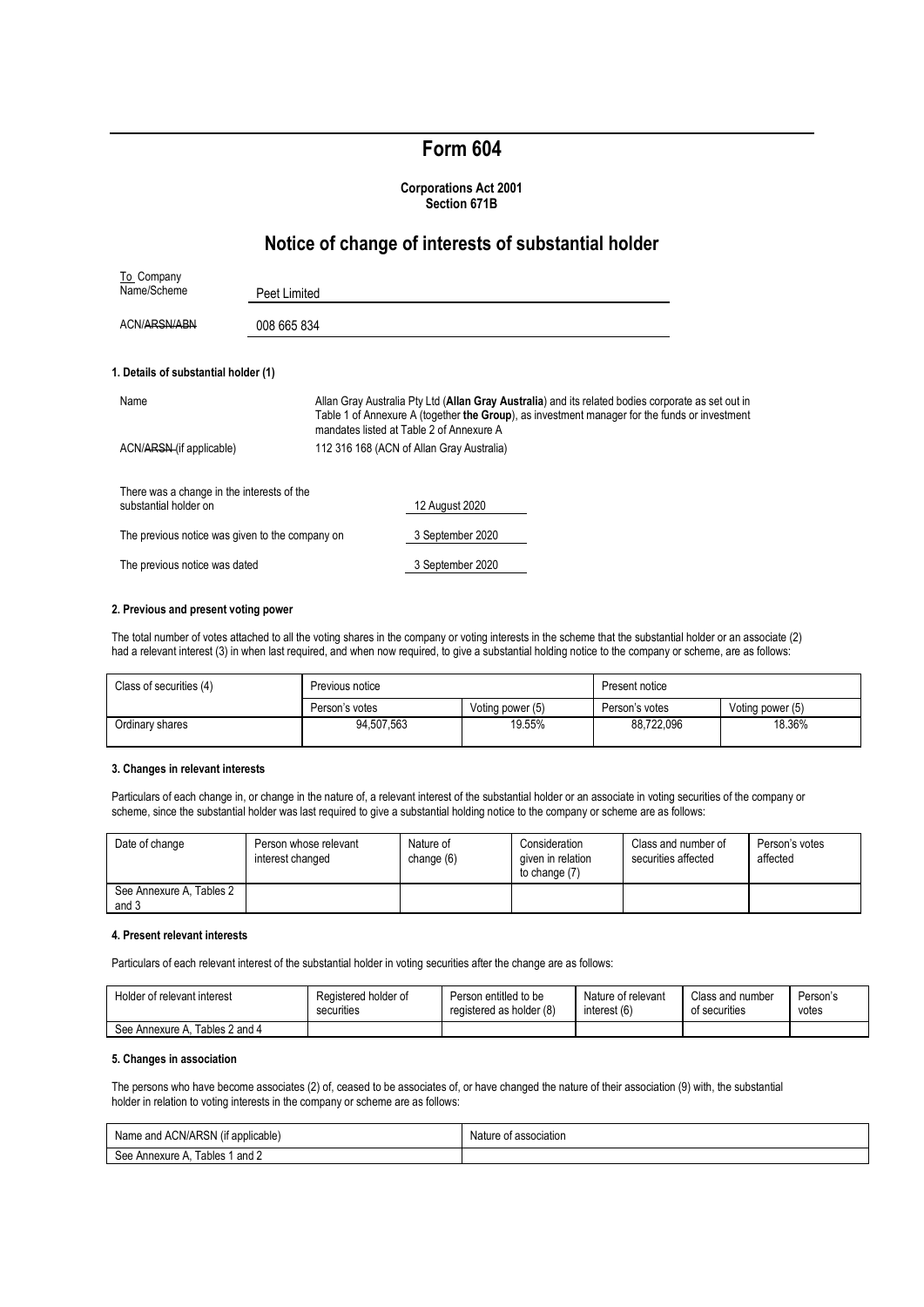### **6. Addresses**

The addresses of persons named in this form are as follows:

| Name      | Address.                                                                         |
|-----------|----------------------------------------------------------------------------------|
| The Group | C/- Allan Gray Australia, Level 2 Challis House, 4 Martin Place Sydney, NSW 2000 |

### **Signature**

| print name | Elizabeth Lee | Company Secretary      |  |
|------------|---------------|------------------------|--|
| sign here  |               | 14 August 2020<br>Date |  |

### **DIRECTIONS**

- (1) If there are a number of substantial holders with similar or related relevant interests (eg a corporation and its related corporations, or the manager and trustee of an equity trust), the names could be included in an annexure to the form. If the relevant interests of a group of persons are essentially similar, they may be referred to throughout the form as a specifically named group if the membership of each group, with the names and addresses of members is clearly set out in paragraph 6 of the form.
- (2) See the definition of "associate" in section 9 of the Corporations Act 2001.
- (3) See the definition of "relevant interest" in sections 608 and 671B(7) of the Corporations Act 2001.
- (4) The voting shares of a company constitute one class unless divided into separate classes.
- (5) The person's votes divided by the total votes in the body corporate or scheme multiplied by 100.
- (6) Include details of:
- (a) any relevant agreement or other circumstances because of which the change in relevant interest occurred. If subsection 671B(4) applies, a copy of any document setting out the terms of any relevant agreement, and a statement by the person giving full and accurate details of any contract, scheme or arrangement, must accompany this form, together with a written statement certifying this contract, scheme or arrangement; and
- (b) any qualification of the power of a person to exercise, control the exercise of, or influence the exercise of, the voting powers or disposal of the securities to which the relevant interest relates (indicating clearly the particular securities to which the qualification applies).

See the definition of "relevant agreement" in section 9 of the Corporations Act 2001.

- (7) Details of the consideration must include any and all benefits, money and other, that any person from whom a relevant interest was acquired has, or may, become entitled to receive in relation to that acquisition. Details must be included even if the benefit is conditional on the happening or not of a contingency. Details must be included of any benefit paid on behalf of the substantial holder or its associate in relation to the acquisitions, even if they are not paid directly to the person from whom the relevant interest was acquired.
- (8) If the substantial holder is unable to determine the identity of the person (eg if the relevant interest arises because of an option) write "unknown".
- (9) Give details, if appropriate, of the present association and any change in that association since the last substantial holding notice.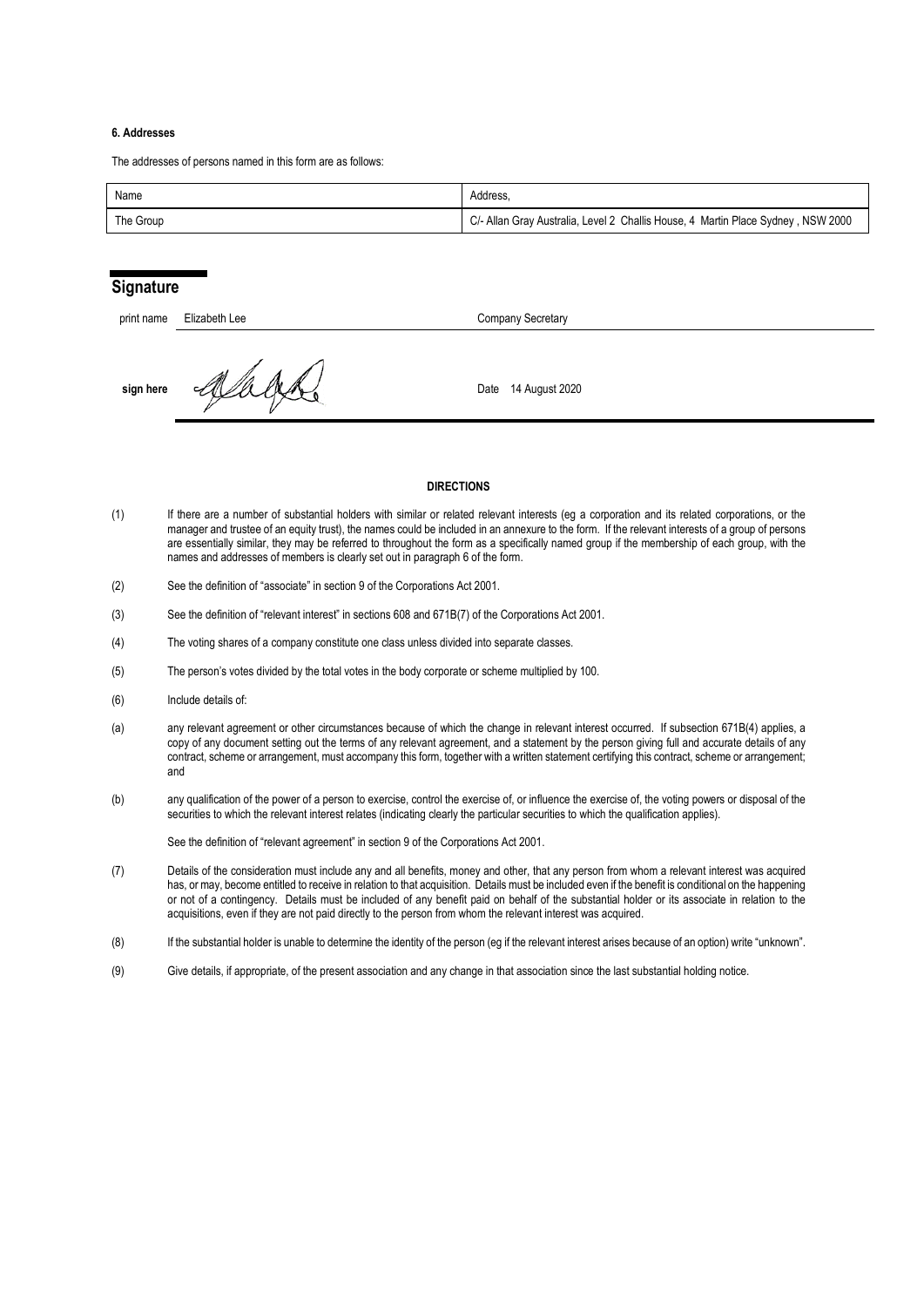### **Peet Limited**

# THIS IS ANNEXURE A OF 3 PAGES REFERRED TO IN THE ABOVE FORM 604

| Print name | Elizabeth Lee | <b>Company Secretary</b> |
|------------|---------------|--------------------------|
| Sign here  | K.            | Date: 14 August 2020     |

### **Table 1 – Related bodies corporate**

| The following entities are associates of Allan Gray Australia Pty Ltd (AGA) and each other by virtue of being related bodies corporate. |                                                     |
|-----------------------------------------------------------------------------------------------------------------------------------------|-----------------------------------------------------|
| Orbis Allan Gray Limited                                                                                                                | Orbis Mansfield Street Properties Ltd               |
| Orbis Holdings Limited                                                                                                                  | Orbis Investment Management (BVI) Limited (OIMLBVI) |
| Orbis Investment Management Limited (OIML)                                                                                              | Orbis Investment Advisory Pty Limited               |
| Orbis Asset Management Limited (OAML)                                                                                                   | Allan Gray (Holdings) Pty Ltd                       |
| Orbis Administration Limited                                                                                                            | Orbis Investment Management (Hong Kong) Limited     |
| Orbis Investment Research Limited                                                                                                       | Orbis Client Services (Canada) Limited              |
| Orbis Investment Management (MIS) Limited                                                                                               | Orbis Holdings (UK) Limited                         |
| Triple Blue Holdings Limited                                                                                                            | Orbis Investment Management (Europe) LLP            |
| Pictet Overseas Trust Corporation and Pictet Trustee Company SA                                                                         | Orbis Investment Management (Luxembourg) S.A.       |
| Allan & Gill Gray Foundation (Guernsey)                                                                                                 | EmCap Limited (Guernsey)                            |
|                                                                                                                                         |                                                     |

### **Table 2 - Funds**

|  | No Eundname                                                                                                 |  | Manager Code Degistered bolder |
|--|-------------------------------------------------------------------------------------------------------------|--|--------------------------------|
|  | An entity within the Group acts as investment manager for some or all of the assets in the following funds. |  |                                |
|  | Table 2 - Funds                                                                                             |  |                                |

| No  | <b>Fund name</b>                                               | Manager    | Code                       | Registered holder                                                              | Persons entitled to be registered<br>holder                                |
|-----|----------------------------------------------------------------|------------|----------------------------|--------------------------------------------------------------------------------|----------------------------------------------------------------------------|
| 1.  | Allan Gray Australia Equity Fund                               | <b>AGA</b> | <b>SMEF</b>                | Citibank N.A., Sydney Branch as<br>SMEF's custodian                            | Equity Trustees Limited as SMEF's<br>responsible entity                    |
| 2.  | Allan Gray Australia Balanced Fund                             | <b>AGA</b> | <b>SMBF</b>                | Citibank N.A., Hong Kong Branch<br>as SMBF's custodian                         | Equity Trustees Limited as SMBF's<br>responsible entity                    |
| 3.  | Allan Gray Australia Stable Fund                               | <b>AGA</b> | <b>SMSF</b>                | Citibank N.A., Sydney Branch as<br>SMSF's custodian                            | Equity Trustees Limited as SMSF's<br>responsible entity                    |
| 4.  | Warakirri Australian Equities Pensions<br>and Charities Fund   | <b>AGA</b> | <b>SMWA</b>                | RBC Investor Services Trust as<br>SMWA's custodian                             | Warakirri Asset Management Pty Ltd<br>SMWA's trustee                       |
| 5.  | Warakirri Endeavour Fund                                       | <b>AGA</b> | <b>SMWD</b>                | RBC Investor Services Trust as<br>SMWK's custodian                             | Warakirri Asset Management Pty Ltd<br>SMWK's trustee                       |
| 6.  | Morningstar Australian Shares High<br>Alpha Fund               | <b>AGA</b> | <b>SMIA</b>                | JP Morgan Nominees Australia<br>Ltd as SMIA's custodian                        | Morningstar Investment Management<br>Australia Limited SMIA's trustee      |
| 7.  | <b>Construction and Building Unions</b><br>Superannuation Fund | AGA        | <b>SMCB</b>                | JP Morgan Nominees Australia<br>Ltd as SMCB's custodian                        | United Super Pty Ltd as SMCB's trustee                                     |
| 8.  | <b>HESTA Superannuation Fund</b>                               | <b>AGA</b> | <b>SMHT</b>                | JP Morgan Nominees Australia<br>Ltd as SMHT's custodian                        | H.E.S.T. Australia Ltd as SMHT's trustee                                   |
| 9.  | Hostplus Pooled Superannuation<br>Trust                        | AGA        | <b>SMHP</b>                | Citibank N.A., Sydney Branch as<br>SMHP's custodian                            | Host Plus Pty Itd as SMHP's trustee                                        |
| 10. | Russell Australian Opportunities Fund                          | <b>AGA</b> | <b>SMRI</b>                | State Street Australia Ltd as<br>SMRI's custodian                              | Russell Investment Management Ltd as<br>SMRI's responsible entity          |
| 11. | MyLifeMyMoney Superannuation<br>Fund                           | <b>AGA</b> | <b>SMCS</b>                | NAB Custodial Services as<br>custodian for SMCS                                | CSF Pty Ltd as SMCS's trustee                                              |
| 12. | Maritime Super                                                 | <b>AGA</b> | <b>SMMS</b>                | <b>NAB Custodial Services as</b><br>custodian for SMMS                         | Maritime Super Pty Ltd as SMMS's<br>trustee                                |
| 13. | Non-Government Schools<br>Superannuation Fund                  | <b>AGA</b> | <b>SMNG</b><br><b>SMNP</b> | State Street Australia Ltd as<br>SMNG's custodian                              | Non-Government Schools<br>Superannuation Fund Pty Ltd as<br>SMNG's trustee |
| 14. | <b>REST Superannuation Fund</b>                                | <b>AGA</b> | <b>SMRT</b>                | State Street Australia Ltd as<br>SMRT's custodian                              | Retail Employees Superannuation Pty<br>Ltd as SMRT's trustee               |
| 15. | Government Employees<br>Superannuation Board                   | <b>AGA</b> | <b>SMGB</b>                | Northern Trust Corporation as<br>SMGB's custodian                              | Government Employees Superannuation<br>Board                               |
| 16. | <b>Statewide Superannuation Trust</b>                          | AGA        | <b>SMSW</b>                | <b>NAB Custodial Services as</b><br>custodian for SMSW                         | Statewide Superannuation Pty Ltd as<br>SMSW's trustee                      |
| 17. | Legal Super                                                    | <b>AGA</b> | <b>SMLS</b>                | <b>BNP Paribas Fund Services</b><br>Australasia Pty Ltd as SMLS's<br>custodian | Legal Super Pty Ltd as trustee of<br>legalsuper                            |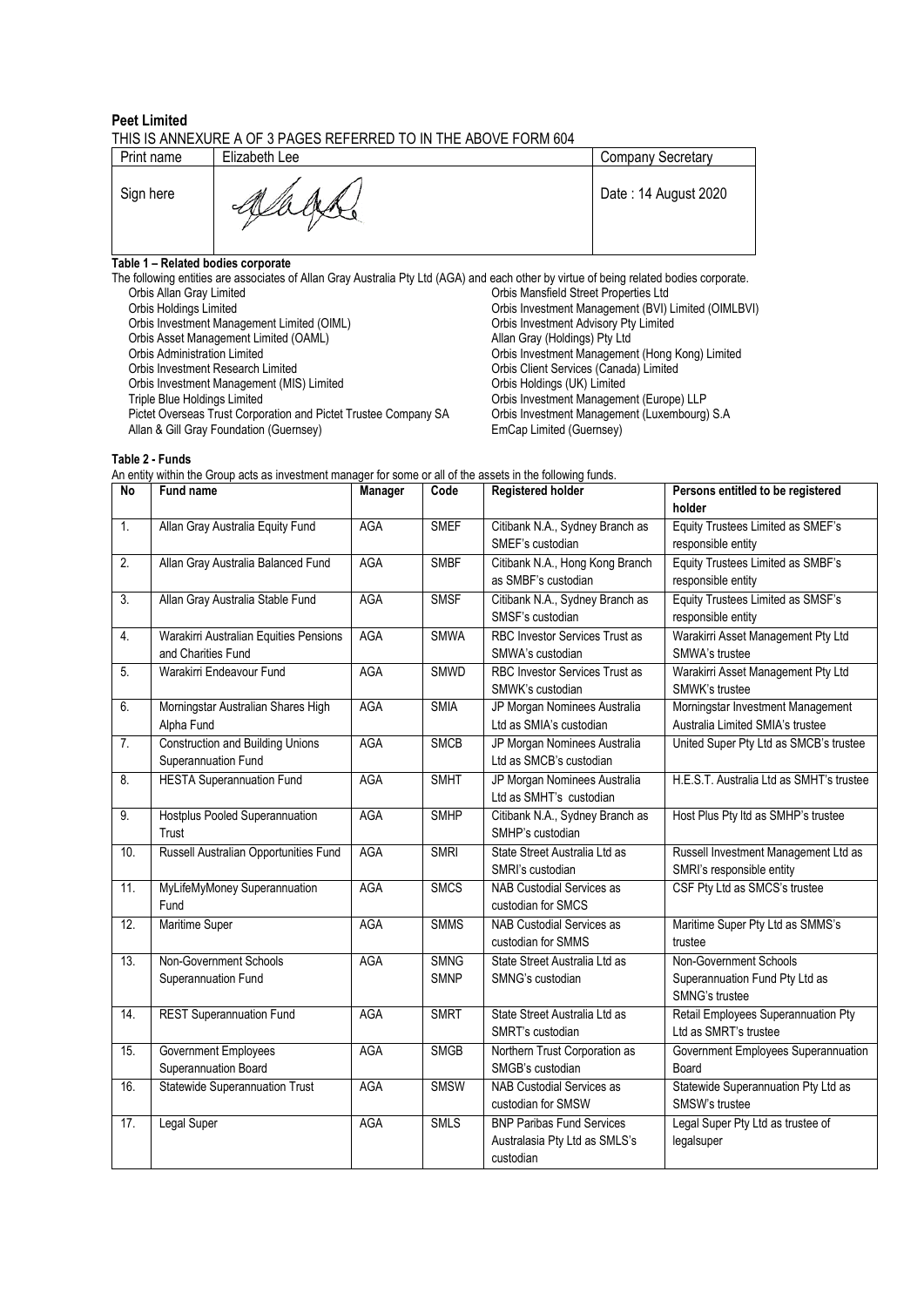| <b>No</b>         | Fund name                                   | Manager     | Code        | <b>Registered holder</b>         | Persons entitled to be registered        |
|-------------------|---------------------------------------------|-------------|-------------|----------------------------------|------------------------------------------|
|                   |                                             |             |             |                                  | holder                                   |
| 18.               | AMP Capital Specialist Australian           | <b>AGA</b>  | <b>SMAP</b> | <b>BNP Paribas Fund Services</b> | AMP Capital Funds Management             |
|                   | Share Fund                                  |             |             | Australasia Pty Ltd as SMAP's    | Limited as responsible entity of AMP     |
|                   |                                             |             |             | custodian                        | Capital Specialist Australian Share Fund |
| 19.               | Orbis Global Equity Fund (Australia         | OIML        | <b>GAPL</b> | Citibank N.A., Hong Kong Branch, | Equity Trustees Limited as GAPL's        |
|                   | Registered)                                 |             |             | as GAPL's custodian              | responsible entity                       |
| 20.               | Orbis Emerging Markets Equity Fund          | <b>OIML</b> | <b>EMAF</b> | Citibank N.A., Hong Kong Branch, | Equity Trustees Limited as EMAF's        |
|                   | (Australia Registered)                      |             |             | as EMAF's custodian              | responsible entity                       |
| 21.               | Orbis Global Equity LE Fund                 | <b>AGA</b>  | <b>GALE</b> | Citibank N.A., Hong Kong Branch, | Equity Trustees Limited as GALE's        |
|                   | (Australia Registered)                      |             |             | as GALE's custodian              | responsible entity                       |
| 22.               | Orbis Global Equity Fund Limited            | OIML        | <b>OGEF</b> | Citigroup Fund Services Canada,  | <b>OGEF</b>                              |
|                   |                                             |             |             | Inc (Citi Canada) as OGEF's      |                                          |
|                   |                                             |             |             | custodian                        |                                          |
| 23.               | Orbis Optimal SA Fund Limited               | <b>OIML</b> | <b>OSAP</b> | Citi Canada as OSAP's custodian  | <b>OSAP</b>                              |
| 24.               | <b>Institutional Global Equity Fund</b>     | <b>OIML</b> | <b>IGEF</b> | Citi Canada as IGEF's custodian  | <b>IGEF</b>                              |
| 25.               | Orbis Optimal LP                            | OIML        | <b>OOLP</b> | Citi Canada as OOLP's custodian  | <b>OOLP</b>                              |
| 26.               | Orbis International Equity LP               | OIML        | <b>IELP</b> | Citi Canada as IELP's custodian  | <b>IELP</b>                              |
| 27.               | Orbis Institutional Global Equity LP        | <b>OIML</b> | <b>OGLP</b> | Citi Canada as OGLP's custodian  | <b>OGLP</b>                              |
| 28.               | Orbis Institutional International Equity    | <b>OIML</b> | ONLP        | Citi Canada as ONLP's custodian  | ONLP                                     |
|                   | LP                                          |             |             |                                  |                                          |
| 29.               | Orbis Institutional U.S. Equity LP          | OIML        | <b>USLP</b> | Citi Canada as USLP's custodian  | <b>USLP</b>                              |
| 30.               | <b>Orbis Institutional Emerging Markets</b> | <b>OIML</b> | <b>EMLP</b> | Citi Canada as EMLP's custodian  | <b>EMLP</b>                              |
|                   | Equity LP                                   |             |             |                                  |                                          |
| 31.               | Orbis SICAV - Global Equity Fund            | OIML        | <b>SGPL</b> | Citibank International plc       | <b>SGPL</b>                              |
|                   |                                             |             |             | (Luxembourg Branch) (Citi Lux)   |                                          |
|                   |                                             |             |             | as SGPL's custodian              |                                          |
| 32.               | Orbis SICAV - Asia- Ex Japan Fund           | OIML        | <b>XJPL</b> | Citi Lux as XJPL's custodian     | <b>XJPL</b>                              |
| 33.               | Orbis SICAV - Global Balanced Fund          | <b>OIML</b> | <b>GBSA</b> | Citi Lux as GBSA's custodian     | <b>GBSA</b>                              |
| 34.               | Orbis SICAV - International Equity          | <b>OIML</b> | <b>SNPL</b> | Citi Lux as SNPL's custodian     | <b>SNPL</b>                              |
| $\overline{35}$ . | Orbis OEIC Global Equity Fund               | OIML        | <b>UKGE</b> | Citi Lux as UKGE's custodian     | <b>UKGE</b>                              |
| $\overline{36}$ . | Orbis Institutional Global Equity           | <b>OIML</b> | <b>OGEO</b> | Citi Canada as OGEO's custodian  | <b>OGEO</b>                              |
|                   | (OFO)                                       |             |             |                                  |                                          |
| 37.               | <b>OEIC Global Cautious Fund</b>            | OIML        | OCS4        | Citi Lux as OCS4's custodian     | OCS4                                     |
| 38.               | Orbis SICAV Global Cautious Fund            | OIML        | <b>OCSU</b> | Citi Lux as OCSU's custodian     | <b>OCSU</b>                              |

*All trades occur on market, under a dividend reinvestment plan, or pursuant to a capital raising (as applicable).*

# **Table 3 – Change in relevant interest**

| <b>Trade Date</b>      | <b>Reference Code</b> | Action       | No of security | Consideration    |
|------------------------|-----------------------|--------------|----------------|------------------|
| 11 Mar 20              | <b>SMBF</b>           | Sell         | $-41,047$      | $-$ \$45,312     |
| 28 Feb 20 to 11 Mar 20 | <b>SMCB</b>           | Sell         | $-836,512$     | $-$ \$925,082    |
| 11 Jun 20              | <b>SMCS</b>           | Sell         | $-346.513$     | -\$332,271       |
| 03 Dec 19 to 30 Mar 20 | <b>SMEF</b>           | Buy and Sell | 453,497        | \$506,046        |
| 10 Sep 19 to 11 Mar 20 | <b>SMGB</b>           | Sell         | $-758,199$     | -\$870,787       |
| 11 Mar 20              | <b>SMHP</b>           | Sell         | $-602,070$     | $-$664,610$      |
| 27 Feb 20 to 11 Mar 20 | <b>SMIA</b>           | Sell         | $-69,465$      | $-$78,174$       |
| 11 Mar 20 to 12 Aug 20 | <b>SMLS</b>           | Sell         | $-2,075,402$   | $-$ \$ 2,059,849 |
| 03 Dec 19 to 26 Mar 20 | <b>SMMS</b>           | Sell         | $-828,509$     | $-$ \$922,082    |
| 08 Nov 19 to 11 Mar 20 | <b>SMNG</b>           | Sell         | $-884,565$     | $-$ \$1,042,012  |
| 08 Nov 19 to 11 Mar 20 | <b>SMNP</b>           | Buy and Sell | 634,789        | \$766,306        |
| 10 Sep 19 to 11 Jun 20 | <b>SMRI</b>           | Buy          | 506,262        | \$521,430        |
| 27 Feb 20 to 11 Mar 20 | <b>SMRT</b>           | Sell         | $-932,227$     | $-$1,032,766$    |
| 19 Dec 19 to 30 Jan 20 | <b>SMSF</b>           | Sell         | $-289,309$     | -\$367,900       |
| 04 Sep 19 to 10 Sep 19 | <b>SMSW</b>           | Buy          | 505,835        | \$583,757        |